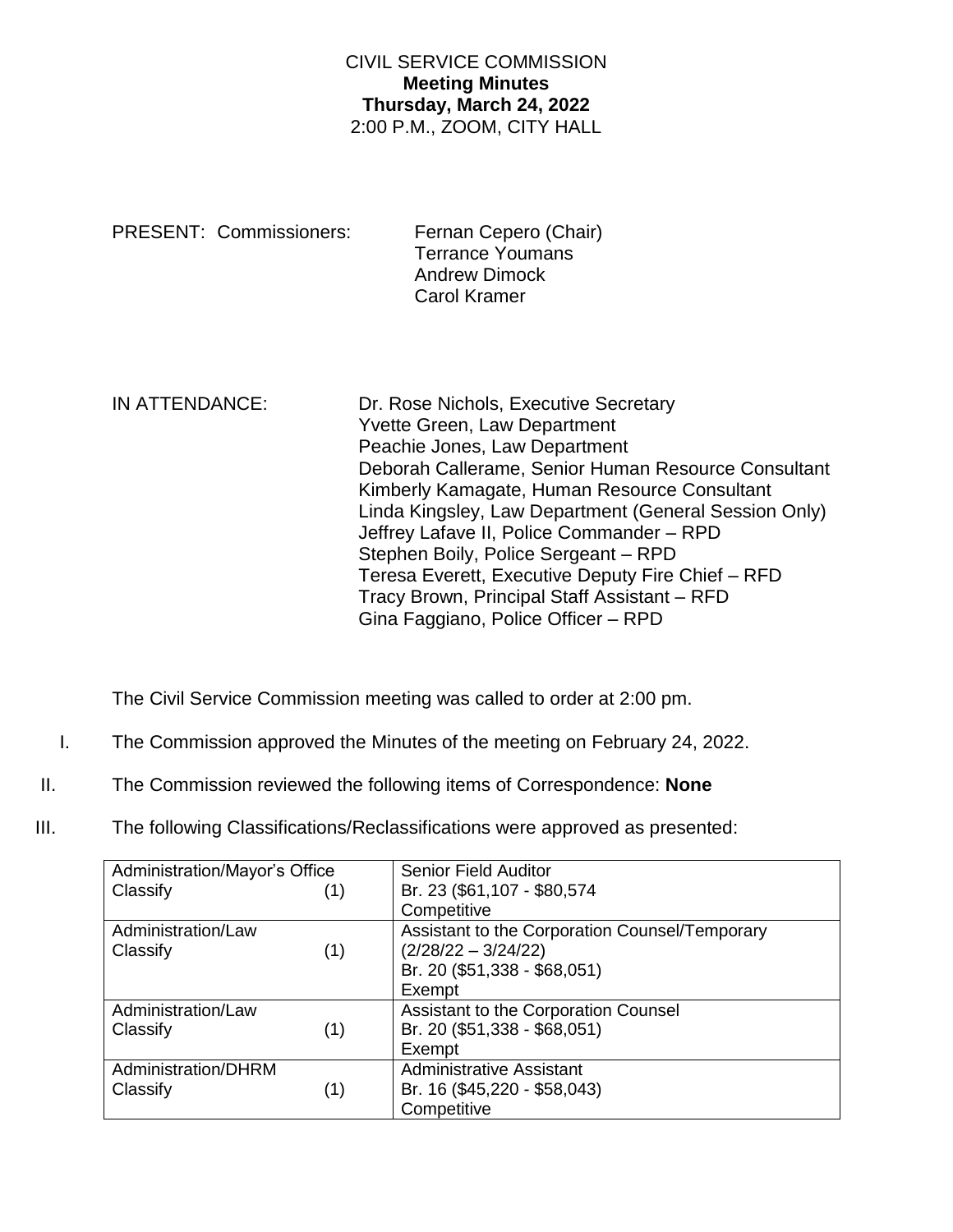| Administration/Communications               | Associate Communications Assistant/On-Call/Temporary       |
|---------------------------------------------|------------------------------------------------------------|
| Classify<br>(1)                             | $(3/9/22 - 3/8/23)$                                        |
|                                             | Br. 248N (\$30.65 - \$40.42)                               |
|                                             | Competitive                                                |
| <b>DES/Commissioner's Office</b>            | <b>Associate Director of Executive Protection Services</b> |
| Classify<br>(1)                             | Br. 33 (\$92,382 - \$121,815)                              |
|                                             | <b>CPNC</b>                                                |
| <b>DES/Commissioner's Office</b>            | Executive Protection Associate/On-Call/Temporary           |
| Classify<br>(5)                             | $(2/17/22 - 6/30/22)$                                      |
|                                             | Br. 248N (\$29.38 - \$38.74)                               |
|                                             | <b>CPNC</b>                                                |
| <b>DES/Buildings &amp; Parks/Cemeteries</b> | Cemetery Service Representative/Temporary                  |
| Classify<br>(1)                             | $(2/28/22 - 5/22/22)$                                      |
|                                             | Br. 110N (\$21.30 - \$24.08)                               |
|                                             | Competitive                                                |
| <b>RPL/Central</b>                          | Library Automation Assistant/Temporary                     |
| (1)<br>Classify                             | Br.13 (\$41,115 - \$52,673)                                |
|                                             | Competitive                                                |
| NBD/Neighborhood Preservation               | Clerk III/Typing/Seasonal                                  |
| Classify<br>(1)                             | Br. 70N (\$19.26 - \$24.08)                                |
|                                             | Non-Competitive                                            |
| <b>DRHS/Commissioner's Office</b>           | <b>Public Market Event Specialist</b>                      |
| Classify<br>(1)                             | Br. 16 (\$45,220.24 - 58,043.18)                           |
|                                             | Competitive                                                |
| <b>DRHS/Recreation &amp; Youth Services</b> | Locker Room Attendant/Part-Time                            |
| Classify<br>(2)                             | Br. 815 (\$15.00)                                          |
|                                             | <b>CPL</b>                                                 |
| <b>DRHS/Human Services</b>                  | <b>Community Support Counselor Supervisor</b>              |
| (1)<br>Classify                             | Br. 23 (\$61,107 - \$80,574)                               |
|                                             | Competitive                                                |

- IV. The Commission adopted the following Job Specifications:
	- Senior Recreation Assistant
	- Senior Recreation Assistant/Education Aide
	- Senior Recreation Assistant/Sports & Fitness Aide
	- Senior Recreation Assistant/Youth Development Aide
	- V. The Commission established the following Eligible List(s) for one (1) year, unless extended:
		- 911 Dispatcher II, 21ELP2113
		- Engineer II, 21EOC65140
		- Engineer III, 21EOC65198
		- Technology Applications Coordinator, 21EOC63356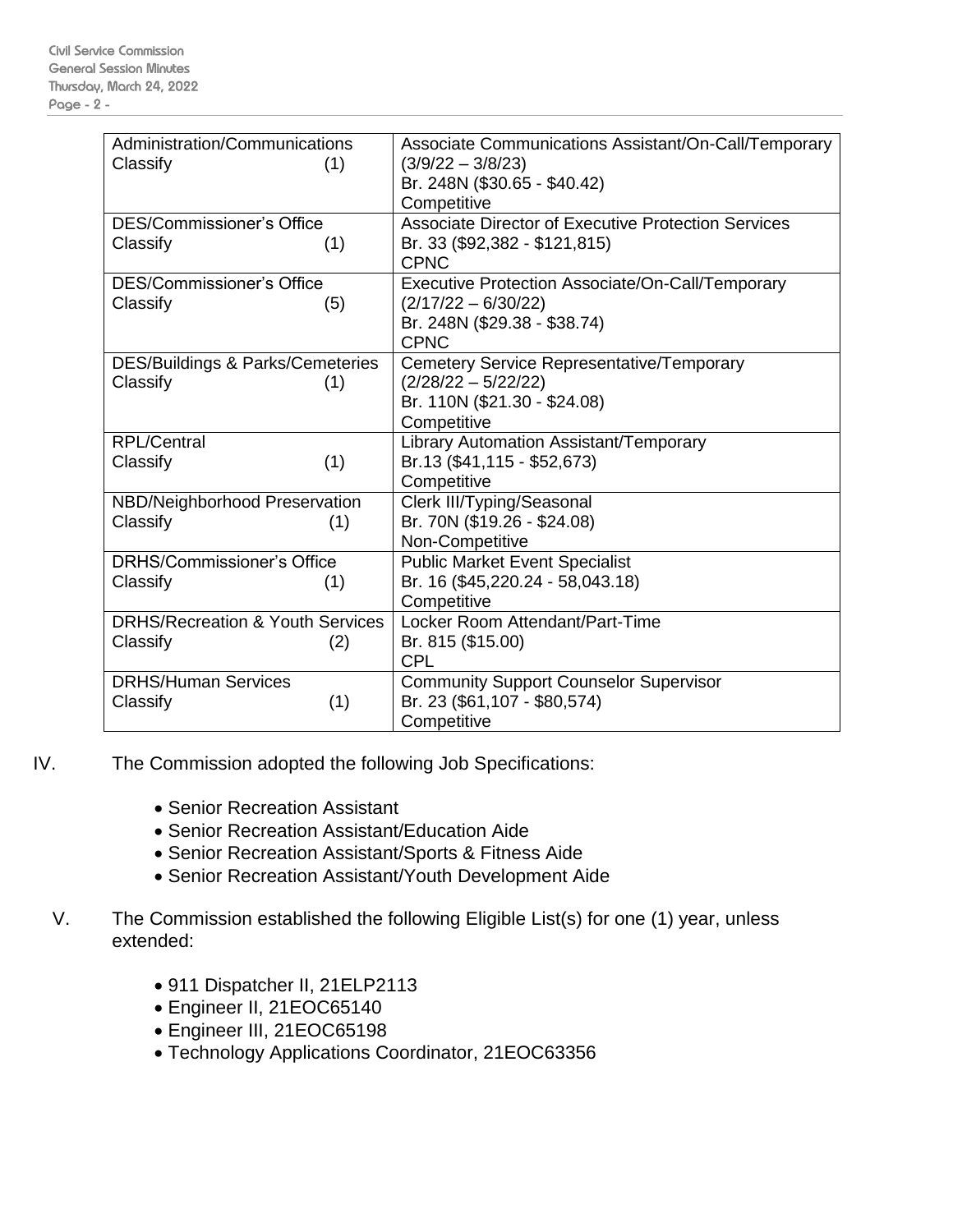- VI. The Commission affirmed the extension of the following Civil Service Eligible List(s) for one year unless replaced with a new list:
	- 911 Operations Manager,21ELP2104
	- 911 Shift Supervisor, 20ELP2004
	- Animal Control Officer,19EOC61668
	- Animal Services Client Specialist,19EOC62972
	- Assistant Supervisor of Markets,19EOC68427
	- Associate Library Director,20EOC61299
	- Building Maintenance Supervisor/RHA,19EOC67469
	- Cemetery Service Representative,19EOC68434
	- Clerk II,19EP73734
	- Clerk III/Typing,19EDCR1904
	- Clerk III/Typing,19EDCR1907P
	- Community Housing Planner,20EOC63573
	- Housing Manager II/RHA,20EOC65484
	- Housing Manager II/RHA,20EP73291
	- Housing Manager III/RHA,20EP73739
	- Housing Specialist/RHA, 20EOC63152
	- Lead Police Information Clerk,19EP73907
	- Librarian II,21EP71564
	- Librarian II,21EOC60650
	- Mail Room Clerk/RHA,19EOC69138
	- Manager of Building Services, 19EP73517
	- Meter Reader,21EOC69063
	- Parking Enforcement Officer,19EOC67100
	- Parking Enforcement Supervisor,19EP73542
	- Police Information Clerk,19EOC68745
	- Police Investigator,21ELP2103
	- Property Manager/RHA,20EOC60131
	- Public Housing Director/RHA, 20EOC61955
	- Public Safety Aide/PT,19EOC69543
	- Senior Human Resource Consultant,19EP70691
	- Senior Human Resource Consultant,19EOC64389
	- Supervisor of Structures and Equipment,19EP73493
	- Supervisor of Structures and Equipment,19EOC66832
- VII. The Commission affirmed the following Policy:
	- Revised Police Officer Candidate Drug Involvement Policy